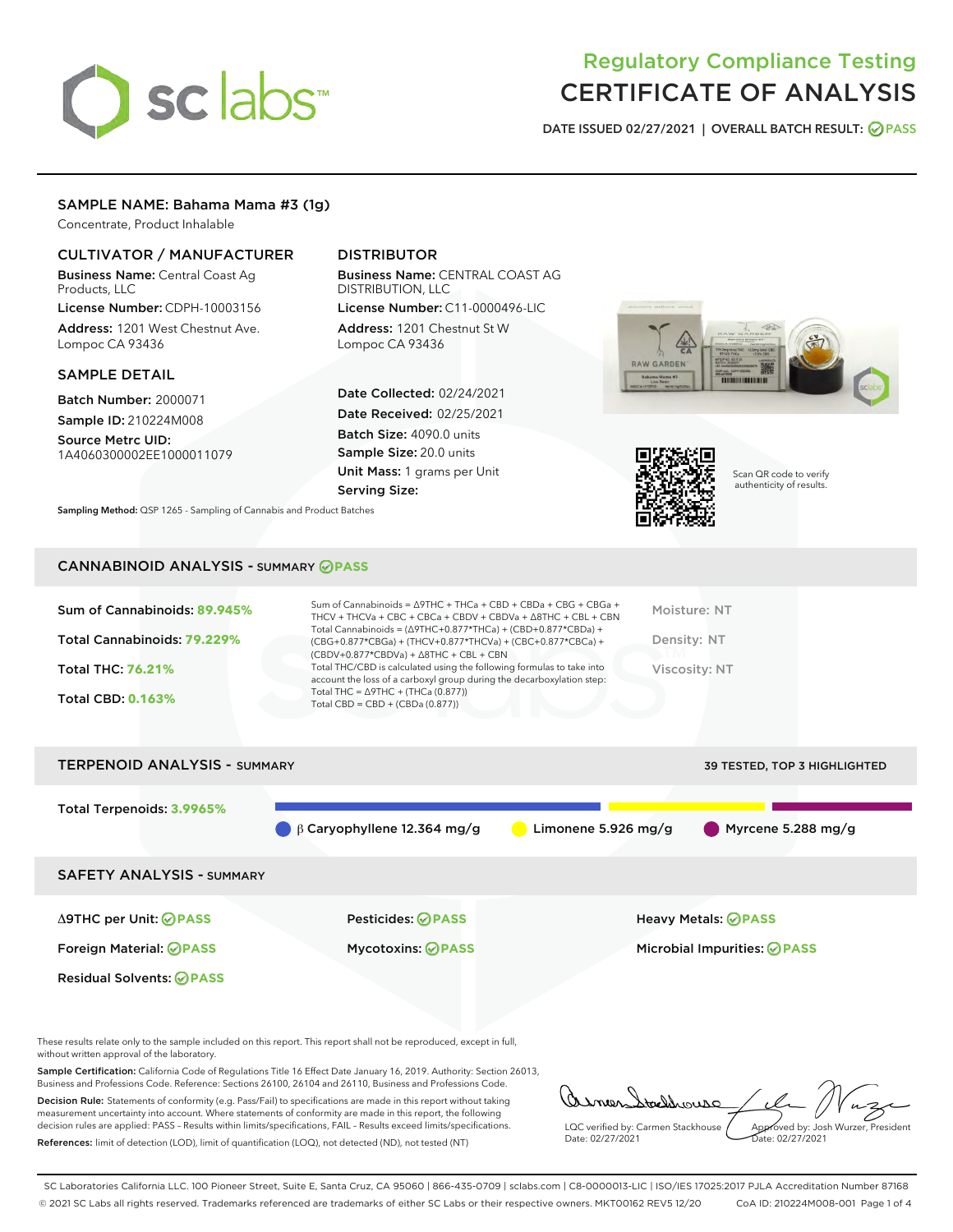



BAHAMA MAMA #3 (1G) | DATE ISSUED 02/27/2021 | OVERALL BATCH RESULT:  $\bigcirc$  PASS

#### CANNABINOID TEST RESULTS - 02/26/2021 2 PASS

Tested by high-performance liquid chromatography with diode-array detection (HPLC-DAD). **Method:** QSP 1157 - Analysis of Cannabinoids by HPLC-DAD

TOTAL CANNABINOIDS: **79.229%** Total Cannabinoids (Total THC) + (Total CBD) +

(Total CBG) + (Total THCV) + (Total CBC) + (Total CBDV) + ∆8THC + CBL + CBN

TOTAL THC: **76.21%** Total THC (∆9THC+0.877\*THCa)

TOTAL CBD: **0.163%**

Total CBD (CBD+0.877\*CBDa)

TOTAL CBG: 1.8% Total CBG (CBG+0.877\*CBGa)

TOTAL THCV: 0.474% Total THCV (THCV+0.877\*THCVa)

TOTAL CBC: 0.582% Total CBC (CBC+0.877\*CBCa)

TOTAL CBDV: ND Total CBDV (CBDV+0.877\*CBDVa)

| <b>COMPOUND</b> | LOD/LOQ<br>(mg/g)          | <b>MEASUREMENT</b><br><b>UNCERTAINTY</b><br>(mg/g) | <b>RESULT</b><br>(mg/g) | <b>RESULT</b><br>(% ) |
|-----------------|----------------------------|----------------------------------------------------|-------------------------|-----------------------|
| <b>THCa</b>     | 0.05/0.14                  | ±21.606                                            | 840.69                  | 84.069                |
| <b>A9THC</b>    | 0.06 / 0.26                | ±0.853                                             | 24.81                   | 2.481                 |
| <b>CBGa</b>     | 0.1/0.2                    | ±0.86                                              | 16.5                    | 1.65                  |
| <b>CBCa</b>     | 0.07/0.28                  | ±0.325                                             | 6.64                    | 0.664                 |
| <b>THCVa</b>    | 0.07/0.20                  | ±0.258                                             | 5.41                    | 0.541                 |
| <b>CBG</b>      | 0.06/0.19                  | ±0.139                                             | 3.54                    | 0.354                 |
| <b>CBDa</b>     | 0.02/0.19                  | ±0.054                                             | 1.86                    | 0.186                 |
| A8THC           | 0.1/0.4                    | N/A                                                | <b>ND</b>               | <b>ND</b>             |
| <b>THCV</b>     | 0.1/0.2                    | N/A                                                | <b>ND</b>               | <b>ND</b>             |
| <b>CBD</b>      | 0.07/0.29                  | N/A                                                | <b>ND</b>               | <b>ND</b>             |
| <b>CBDV</b>     | 0.04 / 0.15                | N/A                                                | <b>ND</b>               | <b>ND</b>             |
| <b>CBDVa</b>    | 0.03/0.53                  | N/A                                                | <b>ND</b>               | <b>ND</b>             |
| <b>CBL</b>      | 0.06 / 0.24                | N/A                                                | <b>ND</b>               | <b>ND</b>             |
| <b>CBN</b>      | 0.1/0.3                    | N/A                                                | <b>ND</b>               | <b>ND</b>             |
| <b>CBC</b>      | 0.2 / 0.5                  | N/A                                                | <b>ND</b>               | <b>ND</b>             |
|                 | <b>SUM OF CANNABINOIDS</b> |                                                    | 899.45 mg/g             | 89.945%               |

#### **UNIT MASS: 1 grams per Unit**

| ∆9THC per Unit                                                                            | 1120 per-package limit | 24.81 mg/unit<br><b>PASS</b> |  |  |  |
|-------------------------------------------------------------------------------------------|------------------------|------------------------------|--|--|--|
| <b>Total THC per Unit</b>                                                                 |                        | 762.10 mg/unit               |  |  |  |
| <b>CBD per Unit</b>                                                                       |                        | <b>ND</b>                    |  |  |  |
| <b>Total CBD per Unit</b>                                                                 |                        | $1.63$ mg/unit               |  |  |  |
| Sum of Cannabinoids<br>per Unit                                                           |                        | 899.45 mg/unit               |  |  |  |
| <b>Total Cannabinoids</b><br>per Unit                                                     |                        | 792.29 mg/unit               |  |  |  |
| <b>MOISTURE TEST RESULT</b><br><b>VISCOSITY TEST RESULT</b><br><b>DENSITY TEST RESULT</b> |                        |                              |  |  |  |

Not Tested

**MOISTURE TEST RESULT**

Not Tested

Not Tested

#### TERPENOID TEST RESULTS - 02/26/2021

Terpene analysis utilizing gas chromatography-flame ionization detection (GC-FID). Terpenes are the aromatic compounds that endow cannabis with their unique scent and effect. Following are the primary terpenes detected. **Method:** QSP 1192 - Analysis of Terpenoids by GC-FID

| <b>COMPOUND</b>         | LOD/LOQ<br>(mg/g) | <b>MEASUREMENT</b><br><b>UNCERTAINTY</b><br>(mg/g) | <b>RESULT</b><br>(mg/g)                         | <b>RESULT</b><br>$(\%)$ |
|-------------------------|-------------------|----------------------------------------------------|-------------------------------------------------|-------------------------|
| $\beta$ Caryophyllene   | 0.004 / 0.012     | ±0.4402                                            | 12.364                                          | 1.2364                  |
| Limonene                | 0.005 / 0.016     | ±0.0847                                            | 5.926                                           | 0.5926                  |
| <b>Myrcene</b>          | 0.008 / 0.025     | ±0.0682                                            | 5.288                                           | 0.5288                  |
| $\alpha$ Humulene       | 0.009 / 0.029     | ±0.1249                                            | 3.891                                           | 0.3891                  |
| $\alpha$ Bisabolol      | 0.008 / 0.026     | ±0.0972                                            | 1.821                                           | 0.1821                  |
| Guaiol                  | 0.009 / 0.030     | ±0.0631                                            | 1.337                                           | 0.1337                  |
| Terpineol               | 0.016 / 0.055     | ±0.0707                                            | 1.151                                           | 0.1151                  |
| $\alpha$ Pinene         | 0.005 / 0.017     | ±0.0098                                            | 1.141                                           | 0.1141                  |
| Fenchol                 | 0.010 / 0.034     | ±0.0439                                            | 1.135                                           | 0.1135                  |
| Linalool                | 0.009 / 0.032     | ±0.0428                                            | 1.127                                           | 0.1127                  |
| $\beta$ Pinene          | 0.004 / 0.014     | ±0.0127                                            | 1.101                                           | 0.1101                  |
| trans-ß-Farnesene       | 0.008 / 0.025     | ±0.0375                                            | 1.055                                           | 0.1055                  |
| Nerolidol               | 0.009 / 0.028     | ±0.0443                                            | 0.705                                           | 0.0705                  |
| Ocimene                 | 0.011 / 0.038     | ±0.0152                                            | 0.475                                           | 0.0475                  |
| Caryophyllene<br>Oxide  | 0.010 / 0.033     | ±0.0204                                            | 0.443                                           | 0.0443                  |
| <b>Borneol</b>          | 0.005 / 0.016     | ±0.0144                                            | 0.344                                           | 0.0344                  |
| Terpinolene             | 0.008 / 0.026     | ±0.0043                                            | 0.211                                           | 0.0211                  |
| Valencene               | 0.009 / 0.030     | ±0.0112                                            | 0.162                                           | 0.0162                  |
| Fenchone                | 0.009 / 0.028     | ±0.0028                                            | 0.097                                           | 0.0097                  |
| Camphene                | 0.005 / 0.015     | ±0.0011                                            | 0.093                                           | 0.0093                  |
| Sabinene Hydrate        | 0.006 / 0.022     | ±0.0022                                            | 0.057                                           | 0.0057                  |
| Eucalyptol              | 0.006 / 0.018     | ±0.0006                                            | 0.024                                           | 0.0024                  |
| $\alpha$ Terpinene      | 0.005 / 0.017     | ±0.0003                                            | 0.017                                           | 0.0017                  |
| Sabinene                | 0.004 / 0.014     | N/A                                                | <loq< th=""><th><loq< th=""></loq<></th></loq<> | <loq< th=""></loq<>     |
| $\gamma$ Terpinene      | 0.006 / 0.018     | N/A                                                | <loq< th=""><th><loq< th=""></loq<></th></loq<> | <loq< th=""></loq<>     |
| Isoborneol              | 0.004 / 0.012     | N/A                                                | <loq< th=""><th><loq< th=""></loq<></th></loq<> | <loq< th=""></loq<>     |
| $\alpha$ Phellandrene   | 0.006 / 0.020     | N/A                                                | <b>ND</b>                                       | <b>ND</b>               |
| <b>3 Carene</b>         | 0.005 / 0.018     | N/A                                                | <b>ND</b>                                       | <b>ND</b>               |
| p-Cymene                | 0.005 / 0.016     | N/A                                                | ND                                              | ND                      |
| (-)-Isopulegol          | 0.005 / 0.016     | N/A                                                | <b>ND</b>                                       | ND                      |
| Camphor                 | 0.006 / 0.019     | N/A                                                | ND                                              | ND                      |
| Menthol                 | 0.008 / 0.025     | N/A                                                | ND                                              | ND                      |
| Nerol                   | 0.003 / 0.011     | N/A                                                | ND                                              | ND                      |
| Citronellol             | 0.003 / 0.010     | N/A                                                | ND                                              | ND                      |
| R-(+)-Pulegone          | 0.003 / 0.011     | N/A                                                | ND                                              | ND                      |
| Geraniol                | 0.002 / 0.007     | N/A                                                | ND                                              | ND                      |
| <b>Geranyl Acetate</b>  | 0.004 / 0.014     | N/A                                                | ND                                              | ND                      |
| $\alpha$ Cedrene        | 0.005 / 0.016     | N/A                                                | ND                                              | ND                      |
| Cedrol                  | 0.008 / 0.027     | N/A                                                | ND                                              | ND                      |
| <b>TOTAL TERPENOIDS</b> |                   |                                                    | 39.965 mg/g                                     | 3.9965%                 |

SC Laboratories California LLC. 100 Pioneer Street, Suite E, Santa Cruz, CA 95060 | 866-435-0709 | sclabs.com | C8-0000013-LIC | ISO/IES 17025:2017 PJLA Accreditation Number 87168 © 2021 SC Labs all rights reserved. Trademarks referenced are trademarks of either SC Labs or their respective owners. MKT00162 REV5 12/20 CoA ID: 210224M008-001 Page 2 of 4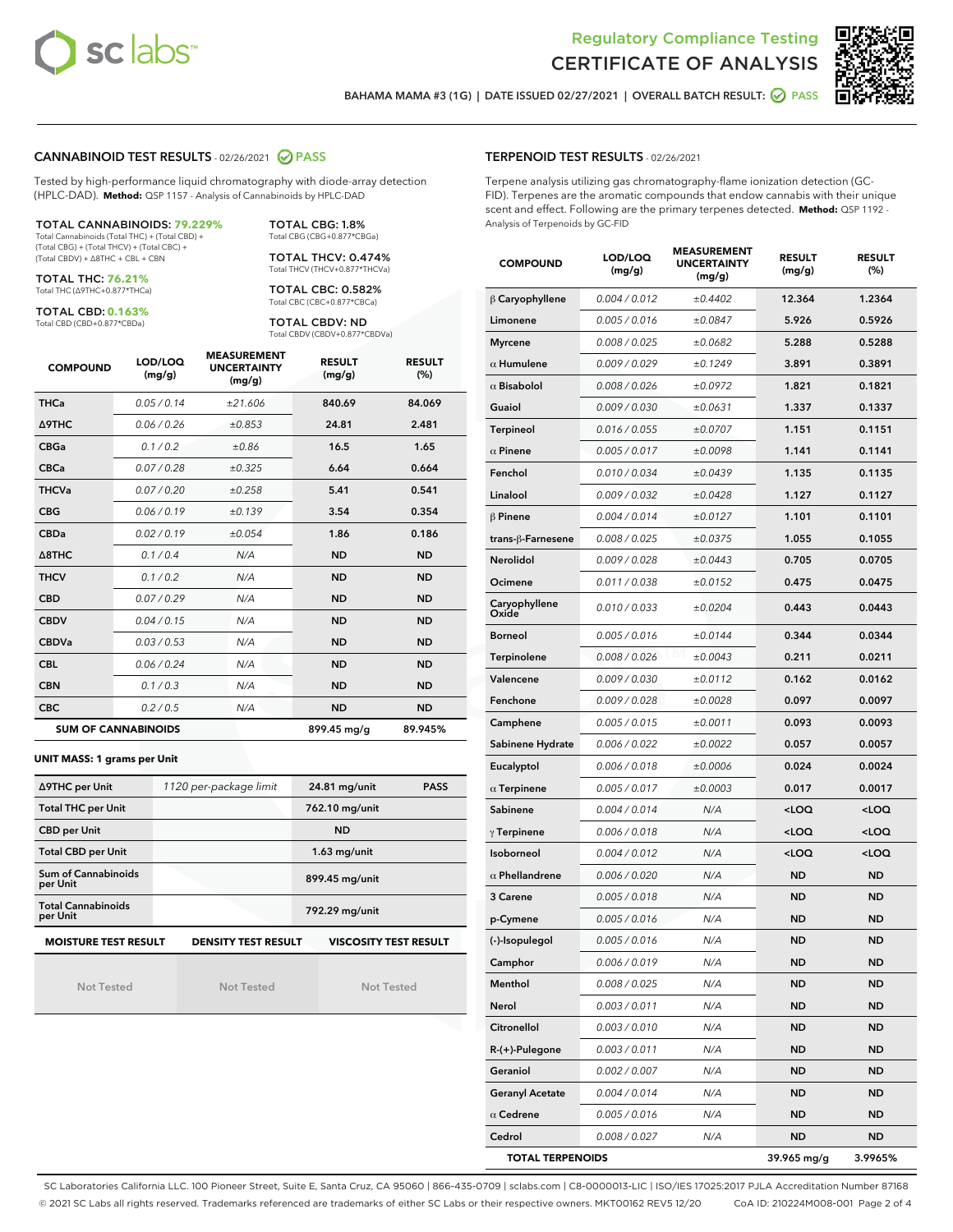



BAHAMA MAMA #3 (1G) | DATE ISSUED 02/27/2021 | OVERALL BATCH RESULT:  $\bigcirc$  PASS

# CATEGORY 1 PESTICIDE TEST RESULTS - 02/27/2021 2 PASS

Pesticide and plant growth regulator analysis utilizing high-performance liquid chromatography-mass spectrometry (HPLC-MS) or gas chromatography-mass spectrometry (GC-MS). \*GC-MS utilized where indicated. **Method:** QSP 1212 - Analysis of Pesticides and Mycotoxins by LC-MS or QSP 1213 - Analysis of Pesticides by GC-MS

| <b>COMPOUND</b>             | LOD/LOQ<br>$(\mu g/g)$ | <b>ACTION</b><br>LIMIT<br>$(\mu g/g)$ | <b>MEASUREMENT</b><br><b>UNCERTAINTY</b><br>$(\mu g/g)$ | <b>RESULT</b><br>$(\mu g/g)$ | <b>RESULT</b> |
|-----------------------------|------------------------|---------------------------------------|---------------------------------------------------------|------------------------------|---------------|
| Aldicarb                    | 0.03 / 0.08            | $\ge$ LOD                             | N/A                                                     | <b>ND</b>                    | <b>PASS</b>   |
| Carbofuran                  | 0.02 / 0.05            | $\ge$ LOD                             | N/A                                                     | <b>ND</b>                    | <b>PASS</b>   |
| Chlordane*                  | 0.03 / 0.08            | $\ge$ LOD                             | N/A                                                     | <b>ND</b>                    | <b>PASS</b>   |
| Chlorfenapyr*               | 0.03/0.10              | $\ge$ LOD                             | N/A                                                     | <b>ND</b>                    | <b>PASS</b>   |
| Chlorpyrifos                | 0.02 / 0.06            | $\ge$ LOD                             | N/A                                                     | <b>ND</b>                    | <b>PASS</b>   |
| Coumaphos                   | 0.02 / 0.07            | $\ge$ LOD                             | N/A                                                     | <b>ND</b>                    | <b>PASS</b>   |
| Daminozide                  | 0.02/0.07              | $\ge$ LOD                             | N/A                                                     | <b>ND</b>                    | <b>PASS</b>   |
| <b>DDVP</b><br>(Dichlorvos) | 0.03/0.09              | $\ge$ LOD                             | N/A                                                     | <b>ND</b>                    | <b>PASS</b>   |
| Dimethoate                  | 0.03 / 0.08            | $>$ LOD                               | N/A                                                     | <b>ND</b>                    | <b>PASS</b>   |
| Ethoprop(hos)               | 0.03/0.10              | $\ge$ LOD                             | N/A                                                     | <b>ND</b>                    | <b>PASS</b>   |
| Etofenprox                  | 0.02/0.06              | $>$ LOD                               | N/A                                                     | <b>ND</b>                    | <b>PASS</b>   |
| Fenoxycarb                  | 0.03/0.08              | $>$ LOD                               | N/A                                                     | <b>ND</b>                    | <b>PASS</b>   |
| Fipronil                    | 0.03 / 0.08            | $>$ LOD                               | N/A                                                     | <b>ND</b>                    | <b>PASS</b>   |
| Imazalil                    | 0.02/0.06              | $>$ LOD                               | N/A                                                     | <b>ND</b>                    | <b>PASS</b>   |
| <b>Methiocarb</b>           | 0.02 / 0.07            | $\ge$ LOD                             | N/A                                                     | <b>ND</b>                    | <b>PASS</b>   |
| Methyl<br>parathion         | 0.03/0.10              | $\ge$ LOD                             | N/A                                                     | <b>ND</b>                    | <b>PASS</b>   |
| <b>Mevinphos</b>            | 0.03/0.09              | $\ge$ LOD                             | N/A                                                     | <b>ND</b>                    | <b>PASS</b>   |
| Paclobutrazol               | 0.02 / 0.05            | $\ge$ LOD                             | N/A                                                     | <b>ND</b>                    | <b>PASS</b>   |
| Propoxur                    | 0.03 / 0.09            | $\ge$ LOD                             | N/A                                                     | <b>ND</b>                    | <b>PASS</b>   |
| Spiroxamine                 | 0.03 / 0.08            | $\ge$ LOD                             | N/A                                                     | <b>ND</b>                    | <b>PASS</b>   |
| Thiacloprid                 | 0.03/0.10              | $\ge$ LOD                             | N/A                                                     | <b>ND</b>                    | <b>PASS</b>   |

#### CATEGORY 2 PESTICIDE TEST RESULTS - 02/27/2021 @ PASS

| <b>COMPOUND</b>   | LOD/LOQ<br>$(\mu g/g)$ | <b>ACTION</b><br><b>LIMIT</b><br>$(\mu g/g)$ | <b>MEASUREMENT</b><br><b>UNCERTAINTY</b><br>$(\mu g/g)$ | <b>RESULT</b><br>$(\mu g/g)$ | <b>RESULT</b> |
|-------------------|------------------------|----------------------------------------------|---------------------------------------------------------|------------------------------|---------------|
| Abamectin         | 0.03/0.10              | 0.1                                          | N/A                                                     | <b>ND</b>                    | <b>PASS</b>   |
| Acephate          | 0.02/0.07              | 0.1                                          | N/A                                                     | <b>ND</b>                    | <b>PASS</b>   |
| Acequinocyl       | 0.02/0.07              | 0.1                                          | N/A                                                     | <b>ND</b>                    | <b>PASS</b>   |
| Acetamiprid       | 0.02/0.05              | 0.1                                          | N/A                                                     | <b>ND</b>                    | <b>PASS</b>   |
| Azoxystrobin      | 0.02/0.07              | 0.1                                          | N/A                                                     | <b>ND</b>                    | <b>PASS</b>   |
| <b>Bifenazate</b> | 0.01/0.04              | 0.1                                          | N/A                                                     | <b>ND</b>                    | <b>PASS</b>   |
| <b>Bifenthrin</b> | 0.02/0.05              | 3                                            | N/A                                                     | <b>ND</b>                    | <b>PASS</b>   |
| <b>Boscalid</b>   | 0.03/0.09              | 0.1                                          | N/A                                                     | <b>ND</b>                    | <b>PASS</b>   |

| <b>COMPOUND</b>               | LOD/LOQ<br>(µg/g) | <b>ACTION</b><br>LIMIT<br>(µg/g) | <b>MEASUREMENT</b><br><b>UNCERTAINTY</b><br>(µg/g) | <b>RESULT</b><br>(µg/g) | <b>RESULT</b> |
|-------------------------------|-------------------|----------------------------------|----------------------------------------------------|-------------------------|---------------|
| Captan                        | 0.19 / 0.57       | 0.7                              | N/A                                                | <b>ND</b>               | <b>PASS</b>   |
| Carbaryl                      | 0.02 / 0.06       | 0.5                              | N/A                                                | <b>ND</b>               | <b>PASS</b>   |
| Chlorantranilip-<br>role      | 0.04 / 0.12       | 10                               | N/A                                                | <b>ND</b>               | <b>PASS</b>   |
| Clofentezine                  | 0.03 / 0.09       | 0.1                              | N/A                                                | <b>ND</b>               | <b>PASS</b>   |
| Cyfluthrin                    | 0.12 / 0.38       | 2                                | N/A                                                | ND                      | <b>PASS</b>   |
| Cypermethrin                  | 0.11/0.32         | 1                                | N/A                                                | ND                      | <b>PASS</b>   |
| <b>Diazinon</b>               | 0.02 / 0.05       | 0.1                              | N/A                                                | <b>ND</b>               | <b>PASS</b>   |
| Dimethomorph                  | 0.03 / 0.09       | 2                                | N/A                                                | ND                      | <b>PASS</b>   |
| Etoxazole                     | 0.02 / 0.06       | 0.1                              | N/A                                                | ND                      | <b>PASS</b>   |
| Fenhexamid                    | 0.03/0.09         | 0.1                              | N/A                                                | <b>ND</b>               | <b>PASS</b>   |
| Fenpyroximate                 | 0.02 / 0.06       | 0.1                              | N/A                                                | ND                      | <b>PASS</b>   |
| Flonicamid                    | 0.03 / 0.10       | 0.1                              | N/A                                                | ND                      | <b>PASS</b>   |
| Fludioxonil                   | 0.03/0.10         | 0.1                              | N/A                                                | <b>ND</b>               | PASS          |
| Hexythiazox                   | 0.02 / 0.07       | 0.1                              | N/A                                                | ND                      | <b>PASS</b>   |
| Imidacloprid                  | 0.04 / 0.11       | 5                                | N/A                                                | ND                      | <b>PASS</b>   |
| Kresoxim-methyl               | 0.02 / 0.07       | 0.1                              | N/A                                                | <b>ND</b>               | <b>PASS</b>   |
| <b>Malathion</b>              | 0.03/0.09         | 0.5                              | N/A                                                | ND                      | <b>PASS</b>   |
| Metalaxyl                     | 0.02 / 0.07       | 2                                | N/A                                                | ND                      | <b>PASS</b>   |
| Methomyl                      | 0.03 / 0.10       | 1                                | N/A                                                | <b>ND</b>               | PASS          |
| Myclobutanil                  | 0.03 / 0.09       | 0.1                              | N/A                                                | ND                      | <b>PASS</b>   |
| Naled                         | 0.02 / 0.07       | 0.1                              | N/A                                                | ND                      | <b>PASS</b>   |
| Oxamyl                        | 0.04 / 0.11       | 0.5                              | N/A                                                | <b>ND</b>               | PASS          |
| Pentachloronitro-<br>benzene* | 0.03 / 0.09       | 0.1                              | N/A                                                | ND                      | PASS          |
| Permethrin                    | 0.04 / 0.12       | 0.5                              | N/A                                                | ND                      | <b>PASS</b>   |
| Phosmet                       | 0.03/0.10         | 0.1                              | N/A                                                | <b>ND</b>               | <b>PASS</b>   |
| Piperonylbu-<br>toxide        | 0.02 / 0.07       | 3                                | N/A                                                | ND                      | <b>PASS</b>   |
| Prallethrin                   | 0.03 / 0.08       | 0.1                              | N/A                                                | ND                      | <b>PASS</b>   |
| Propiconazole                 | 0.02 / 0.07       | 0.1                              | N/A                                                | ND                      | <b>PASS</b>   |
| Pyrethrins                    | 0.04 / 0.12       | 0.5                              | N/A                                                | ND                      | PASS          |
| Pyridaben                     | 0.02 / 0.07       | 0.1                              | N/A                                                | ND                      | PASS          |
| Spinetoram                    | 0.02 / 0.07       | 0.1                              | N/A                                                | ND                      | <b>PASS</b>   |
| Spinosad                      | 0.02 / 0.07       | 0.1                              | N/A                                                | ND                      | <b>PASS</b>   |
| Spiromesifen                  | 0.02 / 0.05       | 0.1                              | N/A                                                | ND                      | <b>PASS</b>   |
| Spirotetramat                 | 0.02 / 0.06       | 0.1                              | N/A                                                | <b>ND</b>               | <b>PASS</b>   |
| Tebuconazole                  | 0.02 / 0.07       | 0.1                              | N/A                                                | ND                      | <b>PASS</b>   |
| Thiamethoxam                  | 0.03 / 0.10       | 5                                | N/A                                                | <b>ND</b>               | <b>PASS</b>   |
| Trifloxystrobin               | 0.03 / 0.08       | 0.1                              | N/A                                                | <b>ND</b>               | <b>PASS</b>   |